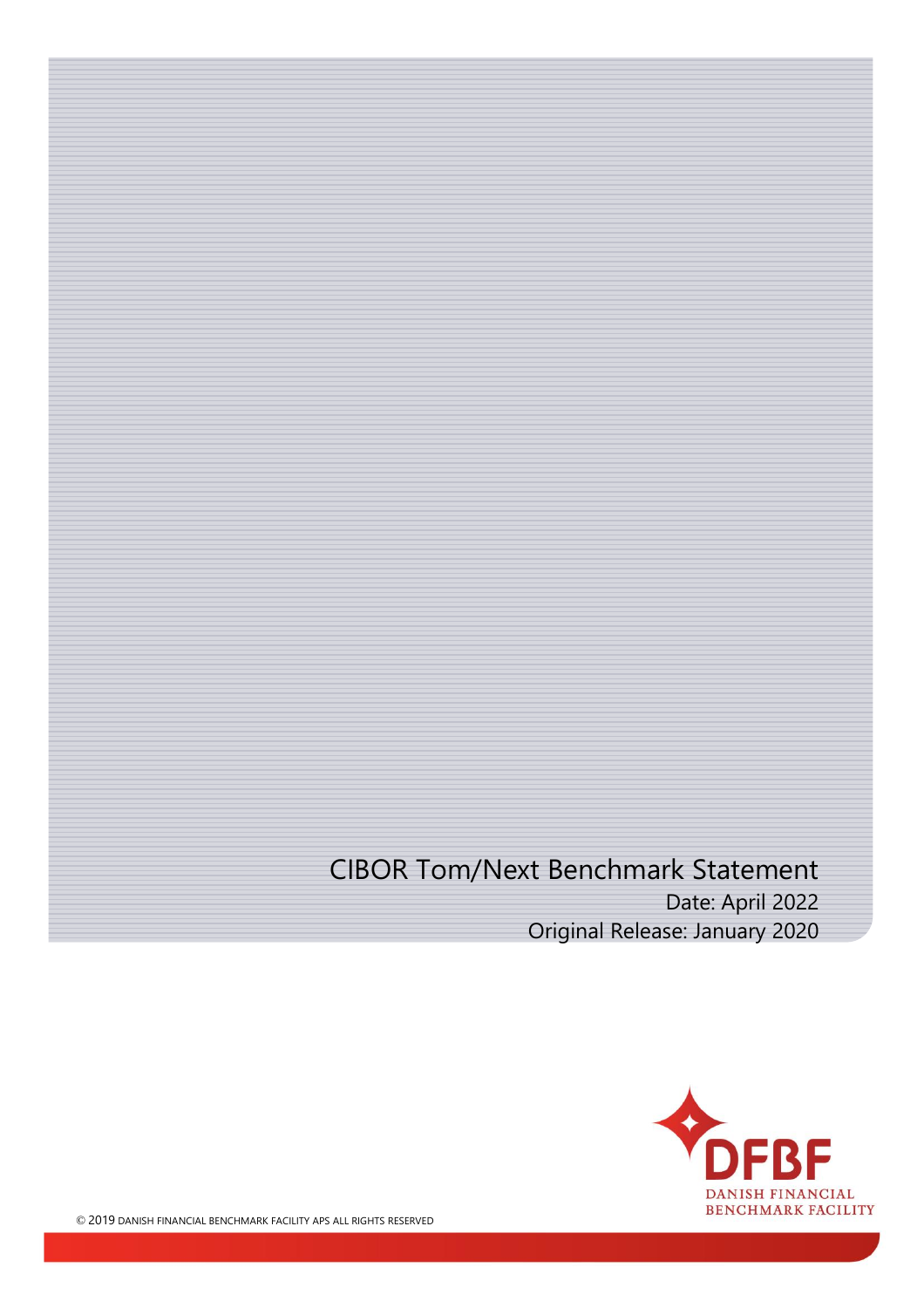### Contents

| 1 |                    |                                                                                      |  |  |  |  |
|---|--------------------|--------------------------------------------------------------------------------------|--|--|--|--|
| 2 |                    |                                                                                      |  |  |  |  |
|   | 2.1.1              |                                                                                      |  |  |  |  |
|   | 2.1.2              |                                                                                      |  |  |  |  |
| 3 |                    |                                                                                      |  |  |  |  |
|   | 3.1.1              |                                                                                      |  |  |  |  |
|   | 3.1.2              |                                                                                      |  |  |  |  |
| 4 |                    |                                                                                      |  |  |  |  |
| 5 |                    |                                                                                      |  |  |  |  |
| 6 |                    |                                                                                      |  |  |  |  |
| 7 |                    |                                                                                      |  |  |  |  |
| 8 |                    |                                                                                      |  |  |  |  |
| 9 |                    |                                                                                      |  |  |  |  |
|   |                    |                                                                                      |  |  |  |  |
|   |                    |                                                                                      |  |  |  |  |
|   |                    |                                                                                      |  |  |  |  |
|   |                    |                                                                                      |  |  |  |  |
|   |                    |                                                                                      |  |  |  |  |
|   |                    |                                                                                      |  |  |  |  |
|   |                    |                                                                                      |  |  |  |  |
|   |                    |                                                                                      |  |  |  |  |
|   | 17.1               |                                                                                      |  |  |  |  |
|   | 17.2               |                                                                                      |  |  |  |  |
|   | 17.3<br><b>BMR</b> | An independent external audit of compliance with the benchmark methodology and<br>16 |  |  |  |  |
|   | 17.4               |                                                                                      |  |  |  |  |

Copyright © by Danish Financial Benchmark ApS (DFBF) All rights reserved. This document or any portion thereof may not be reproduced or used in any manner whatsoever without the express written permission of DFBF.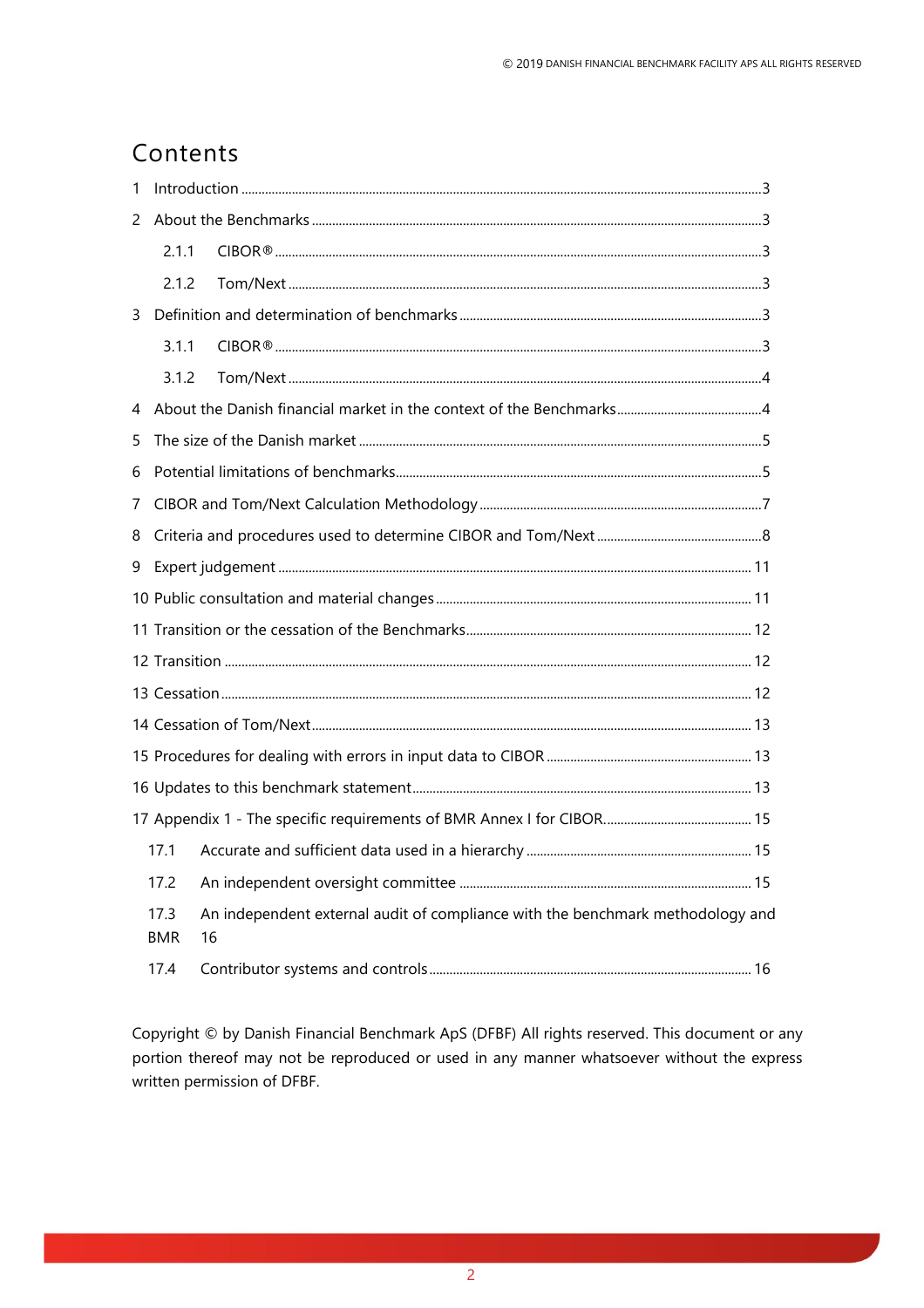## <span id="page-2-0"></span>1 Introduction

The Danish Financial Benchmark Facility (DFBF) is the benchmark administrator for a family of benchmarks which consist of CIBOR and Tom/Next – both interest rate benchmarks.

This benchmark statement is published by the DFBF in compliance with Article 27 of the European Benchmark Regulation (BMR) and the accompanying EU Commission Delegated Regulation (CDR).

# <span id="page-2-1"></span>2 About the Benchmarks

Under BMR a 'family of benchmarks' means a group of benchmarks provided by the same administrator and determined from input data of the same nature which provides specific measures of the same or similar market or economic reality.

CIBOR and Tom/Next are deemed 'interest rate benchmark' as they both meet the definition of an interest rate benchmark under BMR, which means a benchmark which is determined on the basis of the rate at which banks may lend to, or borrow from, other banks, or agents other than banks, in the money market;

No EU Climate Transition Benchmark or EU Paris-aligned Benchmark is available in DFBF's portfolio nor does DFBF have benchmarks that pursue ESG (environmental, social and governance) objectives or take into account ESG factors.

### <span id="page-2-2"></span>2.1.1 CIBOR®

CIBOR is an interest rate benchmark, calculated from submissions received from a select group of Panel Banks in Denmark. The benchmark has 5 tenors and is published at 11:00am local time, Copenhagen each Danish banking day.

### <span id="page-2-3"></span>2.1.2 TOM/NEXT

Tom/Next interest rate is the Denmark Short Term Rate (DESTR) plus a fixed spread of 19 basis points. The benchmark has 1 tenor and is published at 11:15am local time Copenhagen each Danish banking day.

## <span id="page-2-4"></span>3 Definition and determination of benchmarks

#### <span id="page-2-5"></span>3.1.1 CIBOR®

CIBOR is the rate of interest, at which a Panel Bank would lend DKK for period of 1 week, 1, 3, 6, and 12 months maturity to a prime bank on an uncollateralized basis (i.e. unsecured interbank loan). The rate is calculated as the arithmetic mean of selected daily contributions provided by the Panel Banks according to a clearly defined input data methodology.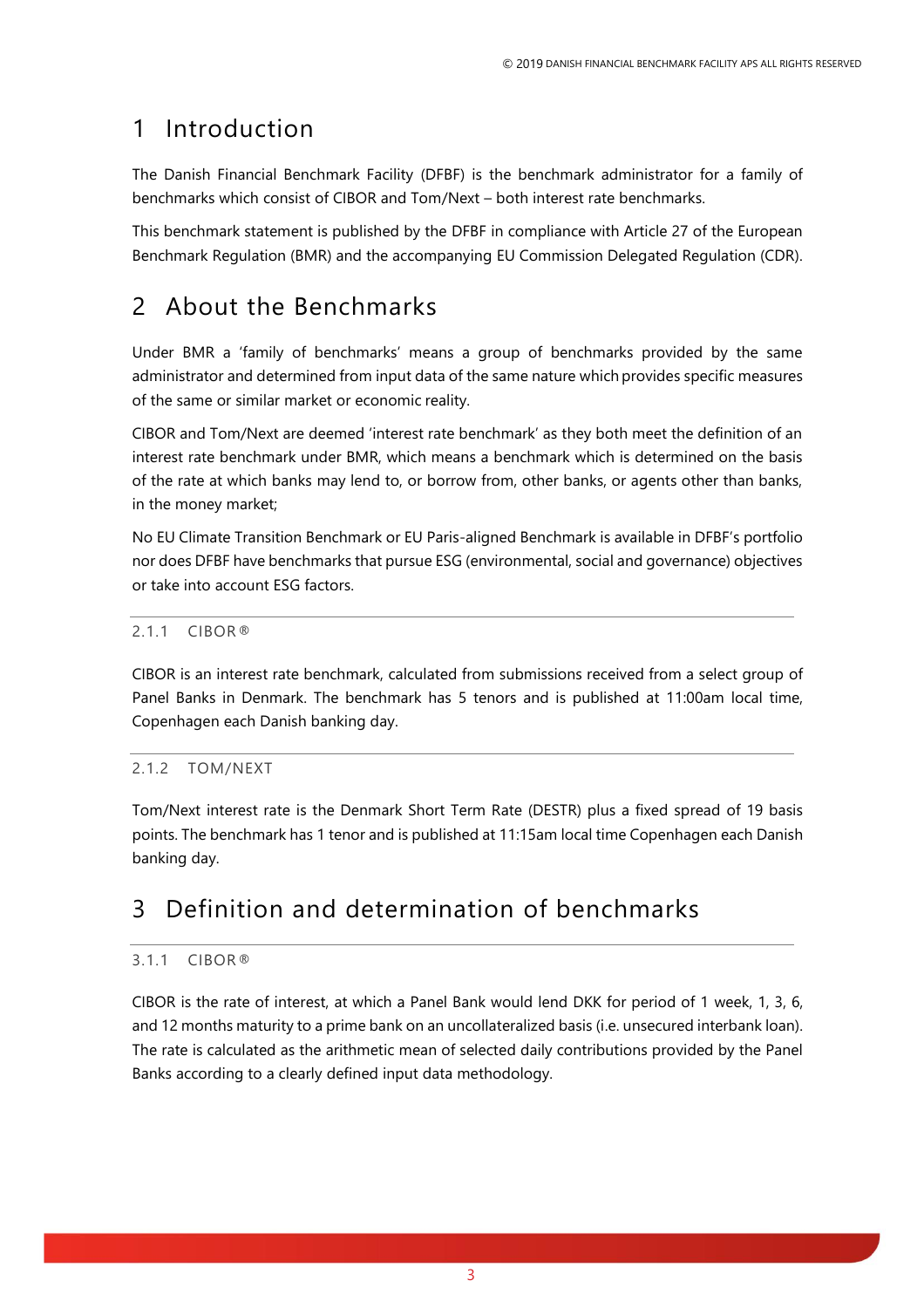#### <span id="page-3-0"></span>3.1.2 TOM/NEXT

The Tomorrow/Next interest rate (T/N) is the Denmark Short Term Rate (DESTR) plus a fixed spread of 19 basis points.

### <span id="page-3-1"></span>4 About the Danish financial market in the context of the Benchmarks

CIBOR is currently one of the key benchmarks rates for the Danish market that defines on-a-daily basis the average rate at which local Banks lend DKK funds to one another for varying short-term maturities. As such, the respective benchmark has been established as the most relevant reference rate, plus margin where relevant, for the settlement of financial contracts, most notably being commercial lending, mortgages and interest rate derivates contracts. Naturally the benchmark is predominantly used by clients domestically in Denmark, but it should be noted that international users managing DKK exposure will rely on the benchmark. Clients will range from market professionals such as financial institutions and large sophisticated corporates to retail customers where CIBOR has been used as a reference for lending purposes.

Furthermore, as a crucial measurement of the DKK local interest rate market the daily benchmarks determination provides a good indication to the Central Bank and financial institutions in general on market expectations for the future direction of DKK interest rates.

Tom/Next, after its transition on 1 April 2022, is the Denmark Short Term Rate (DESTR) plus a fixed spread of 19 basis points. DESTR is a rate which reflects the wholesale Danish krone unsecured overnight borrowing costs of banks active in the Danish krone market. The rate is published for each Danish banking day based on transactions conducted and settled on the previous banking day (reporting date T) with a maturity date of T+1 and which are deemed to be executed at arm's length and in competition, hence reflecting market rates in an unbiased way.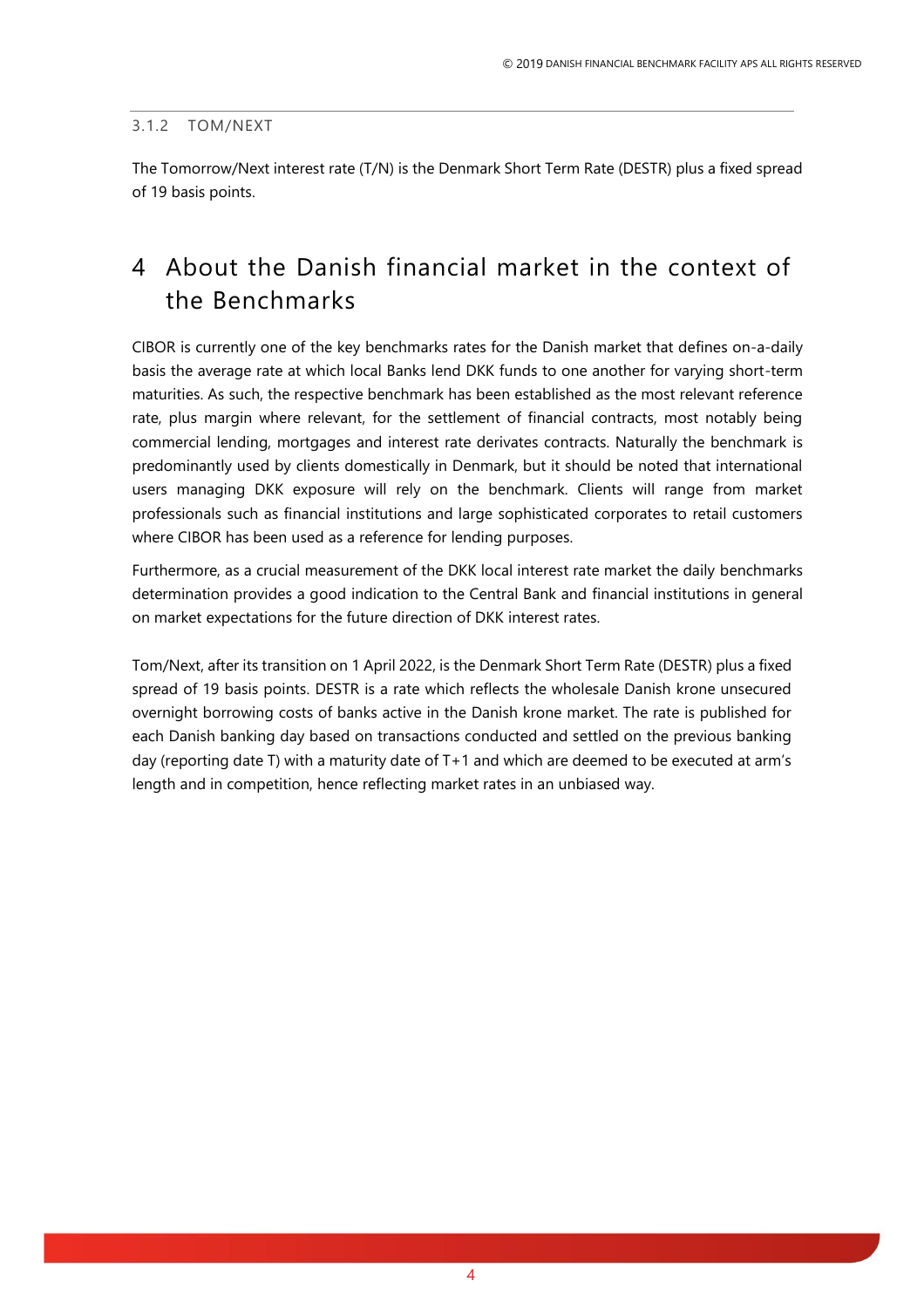# <span id="page-4-0"></span>5 The size of the Danish market

| Product                                                | Average daily nominel amounts (DKK billion) |  |  |  |  |
|--------------------------------------------------------|---------------------------------------------|--|--|--|--|
| <b>Deposits</b>                                        |                                             |  |  |  |  |
| Lending (banks located in DK)                          | 0.7                                         |  |  |  |  |
| Lending (banks located outside DK)                     | 1.3                                         |  |  |  |  |
| Borrowing (banks located in DK)                        | 1.2                                         |  |  |  |  |
| Borrowing (banks located outside DK)                   | 2.8                                         |  |  |  |  |
| Repo                                                   |                                             |  |  |  |  |
| Cash lending / reverse repo (banks located in DK)      | 8.2                                         |  |  |  |  |
| Cash lending / reverse repo (banks located outside DK) | 2.1                                         |  |  |  |  |
| Cash borrowing / repo (banks located in DK)            | 10.2                                        |  |  |  |  |
| Cash borrowing / repo (banks located outside DK)       | 2.4                                         |  |  |  |  |
| <b>FX Swaps</b>                                        |                                             |  |  |  |  |
| DKK is paid in short leg (banks located in DK)         | 0.8                                         |  |  |  |  |
| DKK is paid in short leg (banks located outside DK)    | 27.3                                        |  |  |  |  |
| DKK is received in short leg banks located in DK)      | 1.2                                         |  |  |  |  |
| DKK is received in short leg banks located outside DK) | 13.5                                        |  |  |  |  |
| TN IRS (CITA)                                          |                                             |  |  |  |  |
| TN rate is paid (bank located in DK)                   | 0.3                                         |  |  |  |  |
| TN rate is paid (bank located outside DK)              | 0.1                                         |  |  |  |  |
| TN rate is received (banks located in DK)              | 0.5                                         |  |  |  |  |
| TN rate is received (banks located outside DK)         | 0.1                                         |  |  |  |  |
| <b>FRA</b>                                             |                                             |  |  |  |  |
| Fixed rate is paid (banks located in DK)               | 0.0                                         |  |  |  |  |
| Fixed rate is paid (banks located outside DK)          | 0.0                                         |  |  |  |  |
| Fixed rate is received (banks located in DK)           | 0.0                                         |  |  |  |  |
| Fixed rate is received (banks located outside DK)      | 0.1                                         |  |  |  |  |
| *DNB Money Market survey Q2, 2021                      |                                             |  |  |  |  |

## <span id="page-4-1"></span>6 Potential limitations of benchmarks

Potential limitations of the CIBOR benchmark, in particular, the circumstances in which the measurement of the underlying market for the benchmark may become unreliable, are as follows:

a) If there is lack of sufficient input data to determine the Benchmarks

The Benchmark's methodology and procedures are designed to ensure that the Benchmark can be published every day that banks are open in Denmark.

The table below shows the contingency plans if one or more banks are unable to submit rates to the benchmark and how the benchmark is calculated.

#### **CIBOR**

| Number of Submissions | Calculation Method and Contingency calculations                                            |  |  |
|-----------------------|--------------------------------------------------------------------------------------------|--|--|
| 12 or more            | Top and tail three (3) highest and lowest then<br>arithmetic mean of remaining submissions |  |  |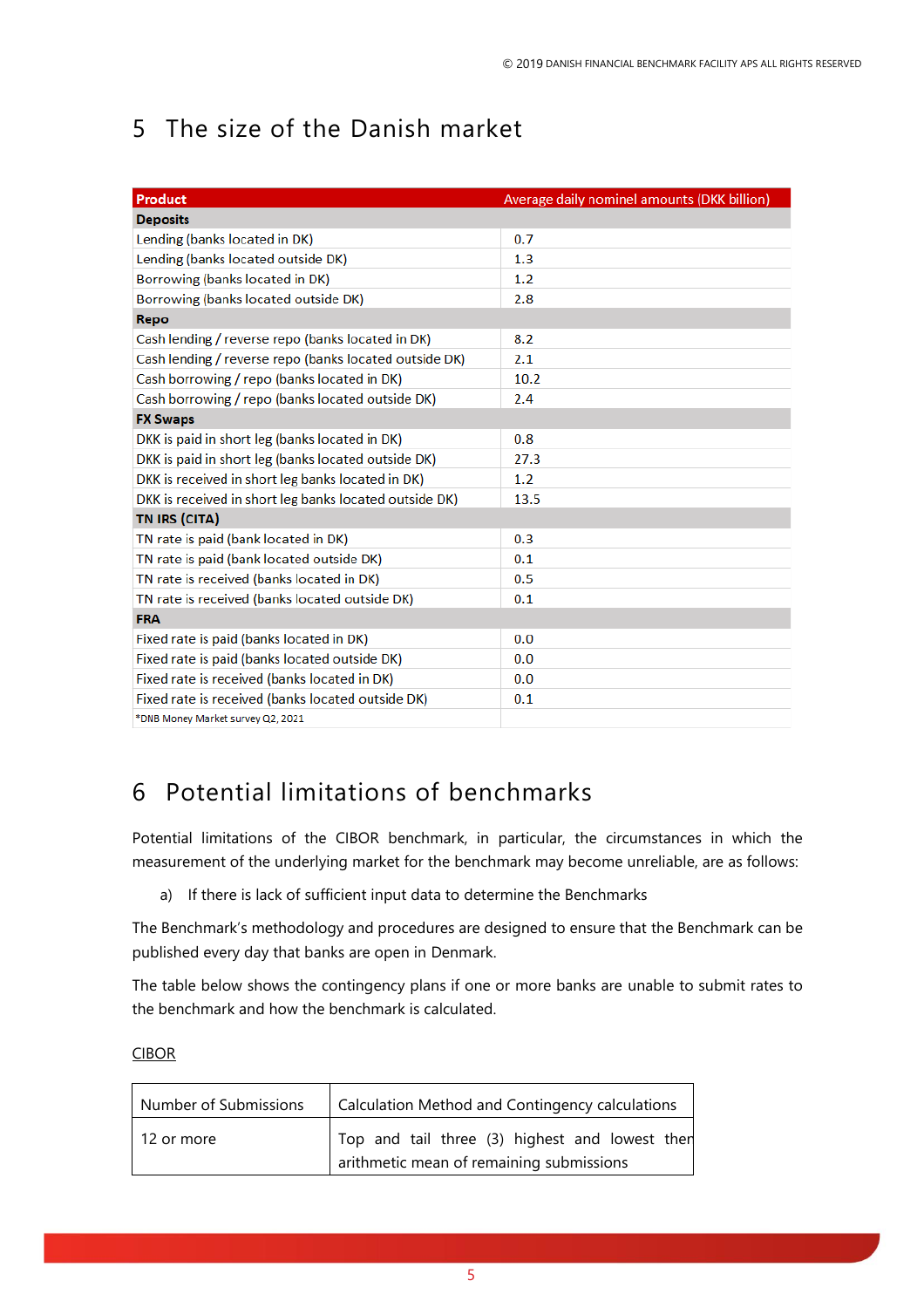| $8 - 11$            | Top and tail two (2) highest and lowest then<br>arithmetic mean of remaining submissions                                                                                                                                                                                                                                                                                                                                               |
|---------------------|----------------------------------------------------------------------------------------------------------------------------------------------------------------------------------------------------------------------------------------------------------------------------------------------------------------------------------------------------------------------------------------------------------------------------------------|
| $4 - 7$             | Top and tail one (1) highest and lowest then<br>arithmetic mean of remaining submissions                                                                                                                                                                                                                                                                                                                                               |
| $2 - 3$ Contingency | In the case where the required quorum is not met<br>and the DFBF receives Input Data from less than<br>four (4) Panel Banks, but greater than one Panel<br>Bank, contingency measures are enacted and the<br>shortfall of one or two contributions will be<br>replaced by using the previous day's CIBOR rates<br>once or twice respectively, adjusted with the net<br>change in CITA determination for the<br>corresponding maturity. |
| 0-1 Contingency     | Publish yesterday's aggregate benchmark rate<br>adjusted for the net change in the corresponding<br>maturity for CITA                                                                                                                                                                                                                                                                                                                  |

b) If the degree of liquidity in the underlying market becomes insufficient to provide input data to determine the Benchmarks

Panel banks apply a priority to input data as described in the DFBF CIBOR Code of Conduct available on the DFBF website.

c) If a Panel Bank's transactions in the underlying markets described above are not sufficient from which to base its submission, its expert judgement in relation to the following information should be considered and applied:

If a Panel Bank`s available information in the underlying markets are insufficient from which to base its input data submission, it can apply expert judgement in relation to determining its input data. The use of expert judgment or discretion by Panel Banks makes it highly unlikely that an insufficient degree of liquidity in the underlying market would endanger the integrity and reliability of the Benchmarks determination.

In the case an exceptional market event arose, such as either a natural disaster that would prevent Panel Banks from providing the required input data, or a totally unexpected financial market occurrence, an exceptional meeting of the DFBF Benchmarks Oversight Committee will be convened to consider the circumstances and make appropriate decisions in respect to the immediate future publication of the Benchmark rates.

There are no potential limitations for the Tom/Next benchmark as the input data is DESTR, produced by Danmarks Nationalbank.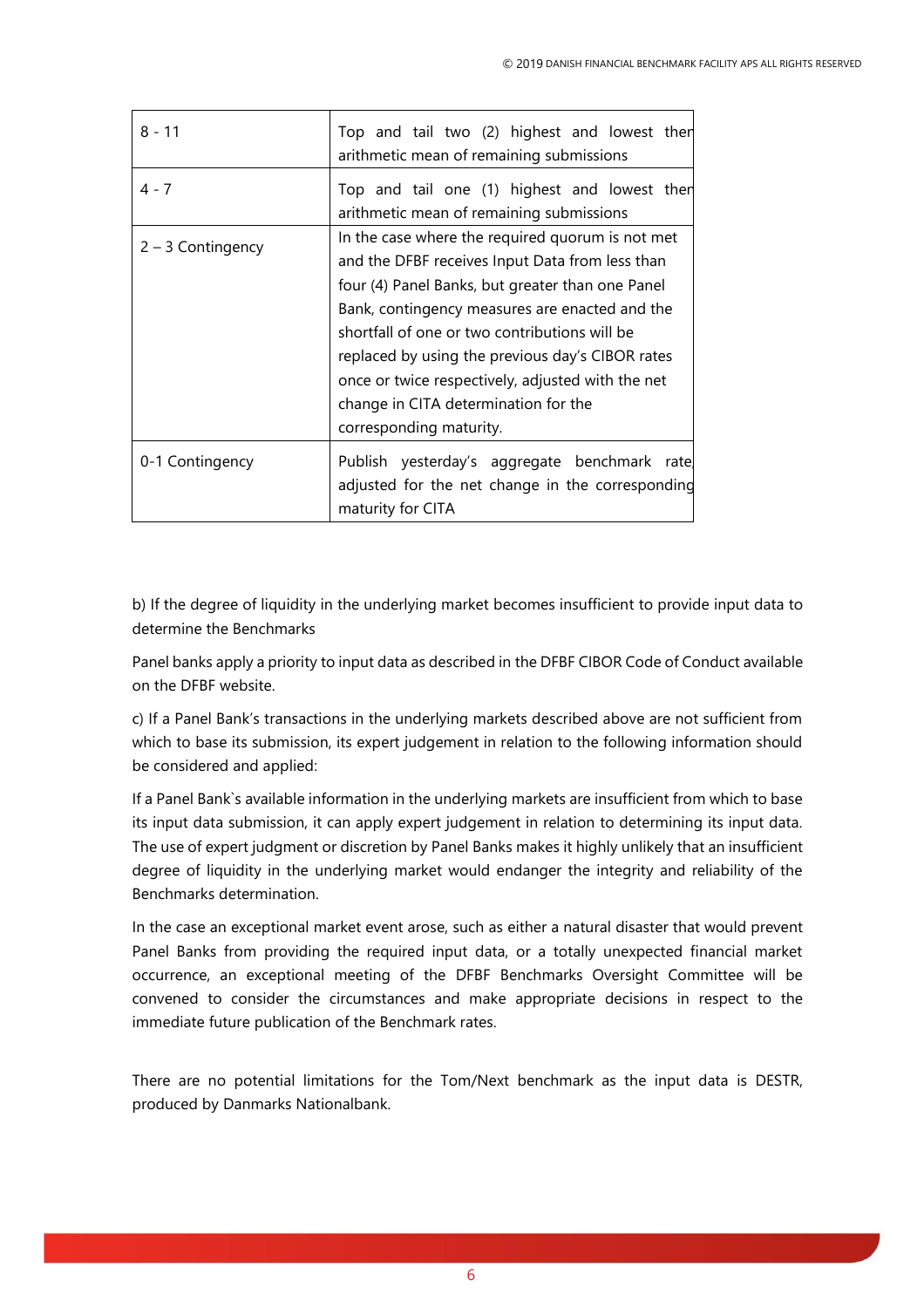# <span id="page-6-0"></span>7 CIBOR and Tom/Next Calculation Methodology

#### **CIBOR**

The CIBOR Calculation Methodology is designed to provide the most accurate and reliable benchmark rate to reflect the underlying financial market it measures. To achieve this outcome a number of banks from within the DKK interbank deposit market have been selected to perform the role of Panel Bank for the purpose of providing Input Data to the DFBF for the calculation of CIBOR. Panel Banks provide the DFBF with the rate at which they would lend to a prime bank, as defined as the best 'credit rated' bank of the current panel, as determined by S&P, Moody's or Fitch, based on their 'long-term' rating, on an un-collateralised basis at the time of quotation. Input Data is provided to the DFBF between 10:30am and 10:45am every good business day (being defined as a day when banks are open in Denmark).

The CIBOR Calculation Methodology document describes in detail the calculation process, but in summary it is the mathematical arithmetic mean (rounded to four decimal places) of the Panel Bank submitted rates, with topping and tailing applied depending upon the number of contributions received. The receipt by the DFBF of a number of Panel Bank contributions ensures that there is a sufficiency of Input Data to produce an accurate and reliable CIBOR output.

The DFBF Benchmarks Oversight Committee has the responsibility to review the methodology. As described in the DFBF Benchmarks Oversight Committee Terms of Reference the committee must undertake a review of all aspects of the determination methodology at a minimum annually. In reviewing the methodology, the DFBF Benchmarks Oversight Committee considers the underlying market dynamics and the usage of CIBOR.

#### **Tom/Next**

The Tom/Next shall be calculated each Danish banking day by 11:15am local time, as the Denmark Short Term Rate (DESTR) plus a fixed spread of 19 basis points.

The DFBF Benchmarks Oversight Committee has the responsibility to review the methodology. As described in the DFBF Benchmarks Oversight Committee Terms of Reference the committee must undertake a review of all aspects of the determination methodology at a minimum annually. In reviewing the methodology, the DFBF Benchmarks Oversight Committee considers the underlying market dynamics and the usage of Tom/Next.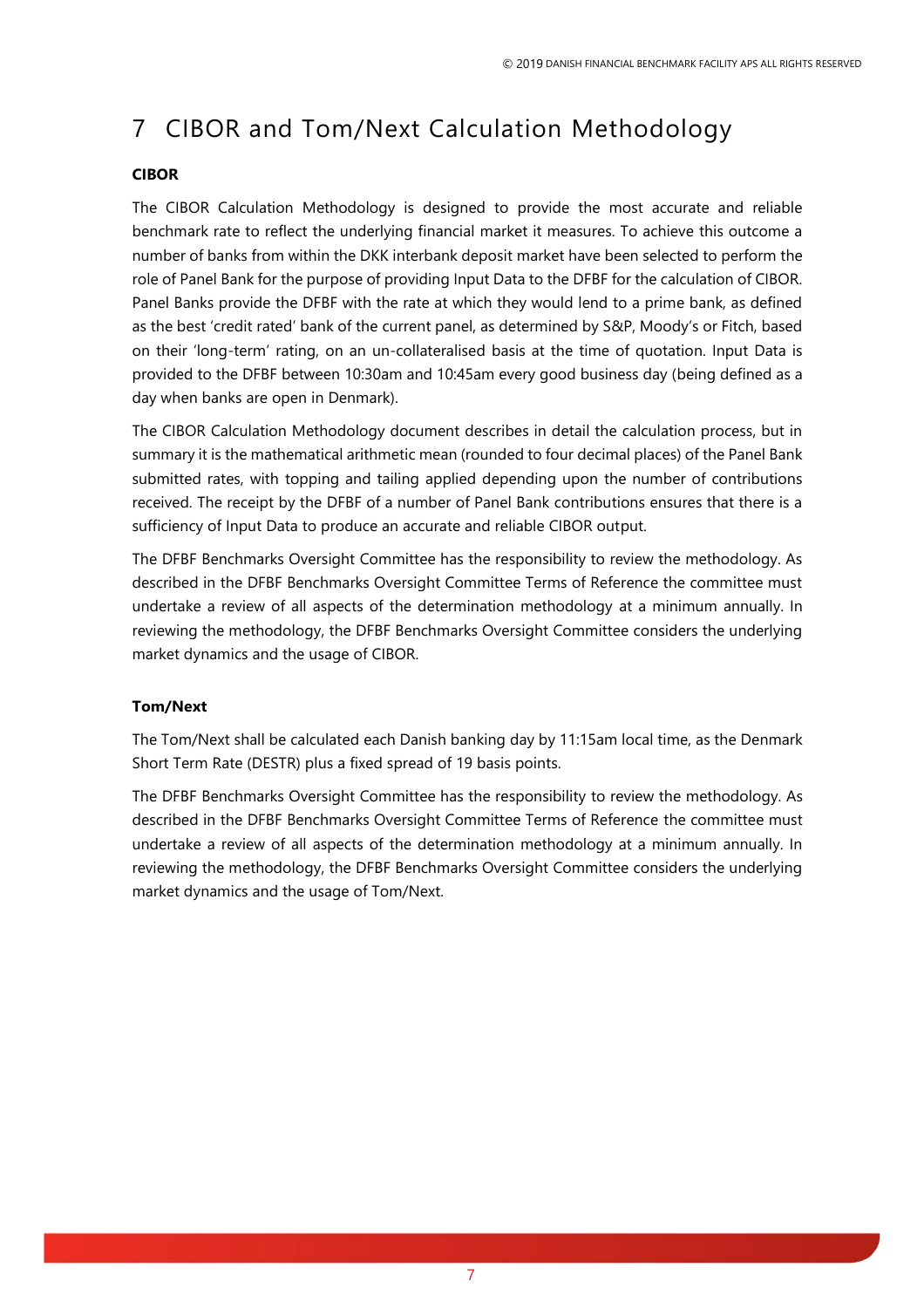## <span id="page-7-0"></span>8 Criteria and procedures used to determine CIBOR and Tom/Next

The CIBOR and Tom/Next Calculation Methodology documents and the CIBOR Panel Bank Code of Conduct document provide complete information on the criteria and procedures for the calculation of CIBOR and Tom/Next. These documents are available on the DFBF website. A summary of the criteria and procedures are provided here for the convenience of readers and in accordance with the requirements of BMR.

#### **CIBOR**

The Input Data for the calculation of CIBOR shall be submitted by Panel Banks to the DFBF every good business day (being defined as a day when banks are open in Denmark), between 10:30am and 10:45am local time. CIBOR shall be calculated for transactions that are to be settled on the second business day following the calculation date, with the act/360 convention. The DFBF shall check the formal correctness of the Input Data between 10:45am and 11:00am local time and resolve any discrepancies directly with the Panel Bank in question, should they occur. Panel Banks may, exceptionally, alter their Input Data at that time, but not later than 10:55am. local time. The calculation of CIBOR shall take place at 11:00am. local time.

Panel Banks are to provide Input Data to the DFBF, as follows:

a) Quotes for the rate at which Panel Banks would lend to a prime bank, as defined as the best 'credit rated' Bank of the current panel, as determined by S&P, Moody's or Fitch, based on their 'long-term' rating, on an un-collateralised basis at the time of quotation;

b) Input Data shall contain quotes for the 1 week, 1 month, 3 months, 6 months, and 12 months tenors

c) Input Data shall take-into account the requirements as specified in Clause 3.3.1 of the CIBOR Panel Bank Code of Conduct;

d) Each tenor rate shall be a positive or negative number to 2 decimal places, or zero;

e) Input Data shall be entered into the Calculating Agent system according to the contribution procedures provided to them by the DFBF;

f) Input Data for all tenors shall be provided by Panel Banks each day on which commercial banks are open for general business in Denmark.

g) Input Data shall be entered into the Calculating Agent system after 10:30am and before 10:45am each day. Panel Banks may, exceptionally, alter their submissions at that time, but not later than 10:55am local time.

Panel Banks shall apply the following priority of use of input data:

The priority of use of input data shall be as follows: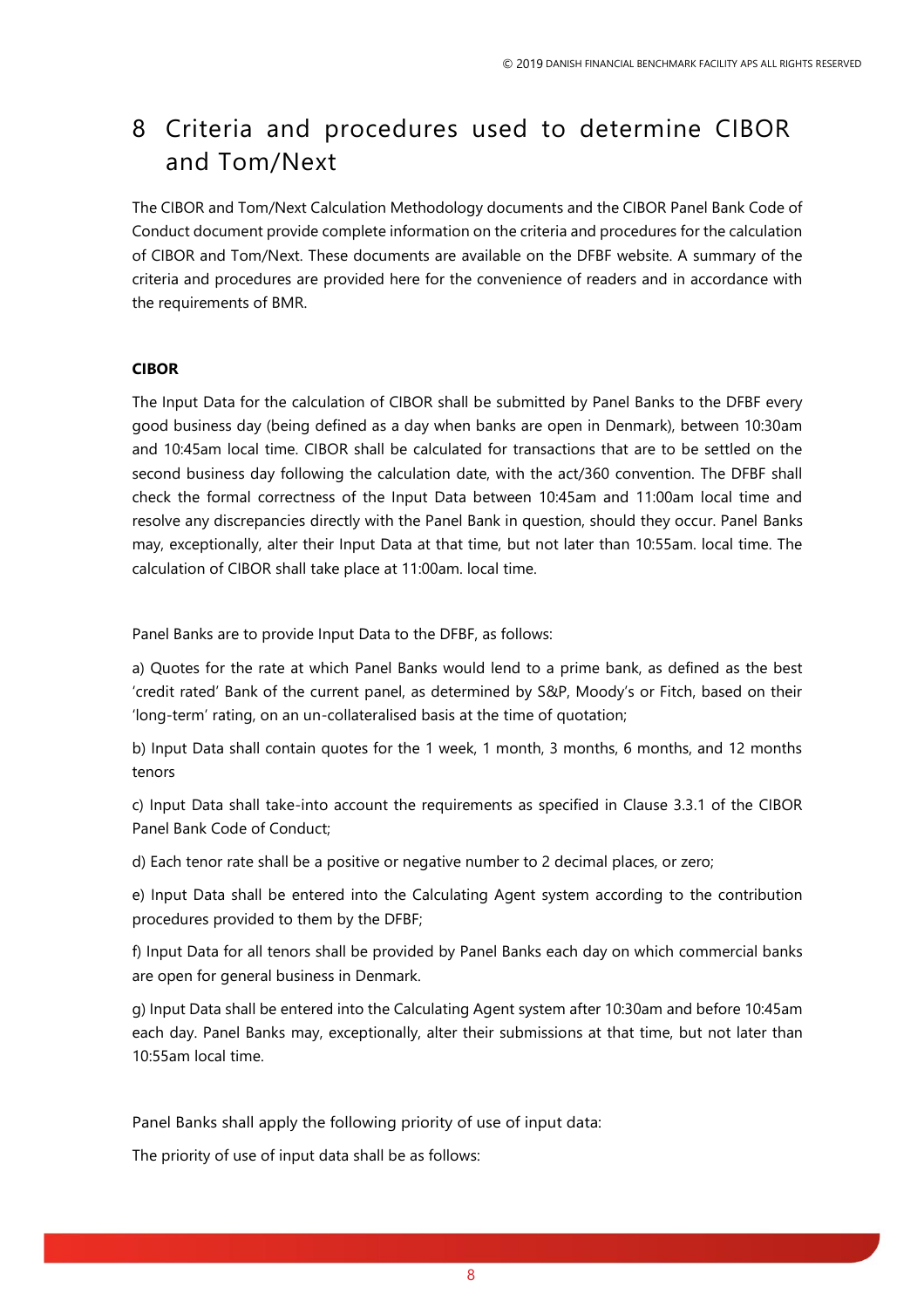a) The Panel Bank's own interbank lending transactions concluded with a prime bank in the Unsecured Danish Money Market with a minimum transaction value of DKK 5 million and in the following order:

I. Volume Weighted Average Price (VWAP) of multiple transactions;

II. Single transactions.

If no valid interbank lending transactions have been concluded, then submissions should be made on-the-basis of the following level b) criteria:

b) VWAP of Fixed Rate transactions, where qualifying trades should be directly referenced and an appropriate adjustment factor duly applied, so that the final derived rate would fit the criteria of a 'Level a' submission. For this priority, the following trades are eligible and should be considered in the following order:

I. Loans in other unsecured Money Markets denominated in DKK;

II. Loans with a transaction value lower than DKK 5 million that would be ineligible for a 'Level a' submission;

III. Securities financing transactions as defined by Regulation (EU) 2015/2365 art 3(11), where panel banks are giving DKK funds and taking General Collateral. Transactions of this type concluded with the Central Bank should also be included;

If no valid transactions have been concluded against the criteria set out in b), then submissions should be made on-the-basis of an application of market expertise as detailed in level c):

c) Use of market expertise based, where available, in consideration of the following criteria and in the following order:

I. other correlated markets such as the CITA interest rate swap market, medium term interest rate swaps, forward rate agreements, repurchase agreements, local Govt. Bonds, short term mortgage bonds, foreign exchange forwards, interest rate futures and options;

II. committed quotes;

III. indicative quotes or expert judgement.

CIBOR shall be calculated as the mathematical arithmetic mean rounded to four decimal places for the following maturities: 1 week, 1, 3, and 6 months, and 1 year, in the following manner:

a) if the DFBF receives Input Data from twelve (12) or more panel banks, the rate for the relevant maturity shall be the arithmetic mean of the rates, net of the three highest and three lowest rates;

b) if the DFBF receives Input Data from between eight (8) and eleven (11) panel banks, the rate for the relevant maturity shall be the arithmetic mean of the remaining rates net of the two highest and two lowest rates;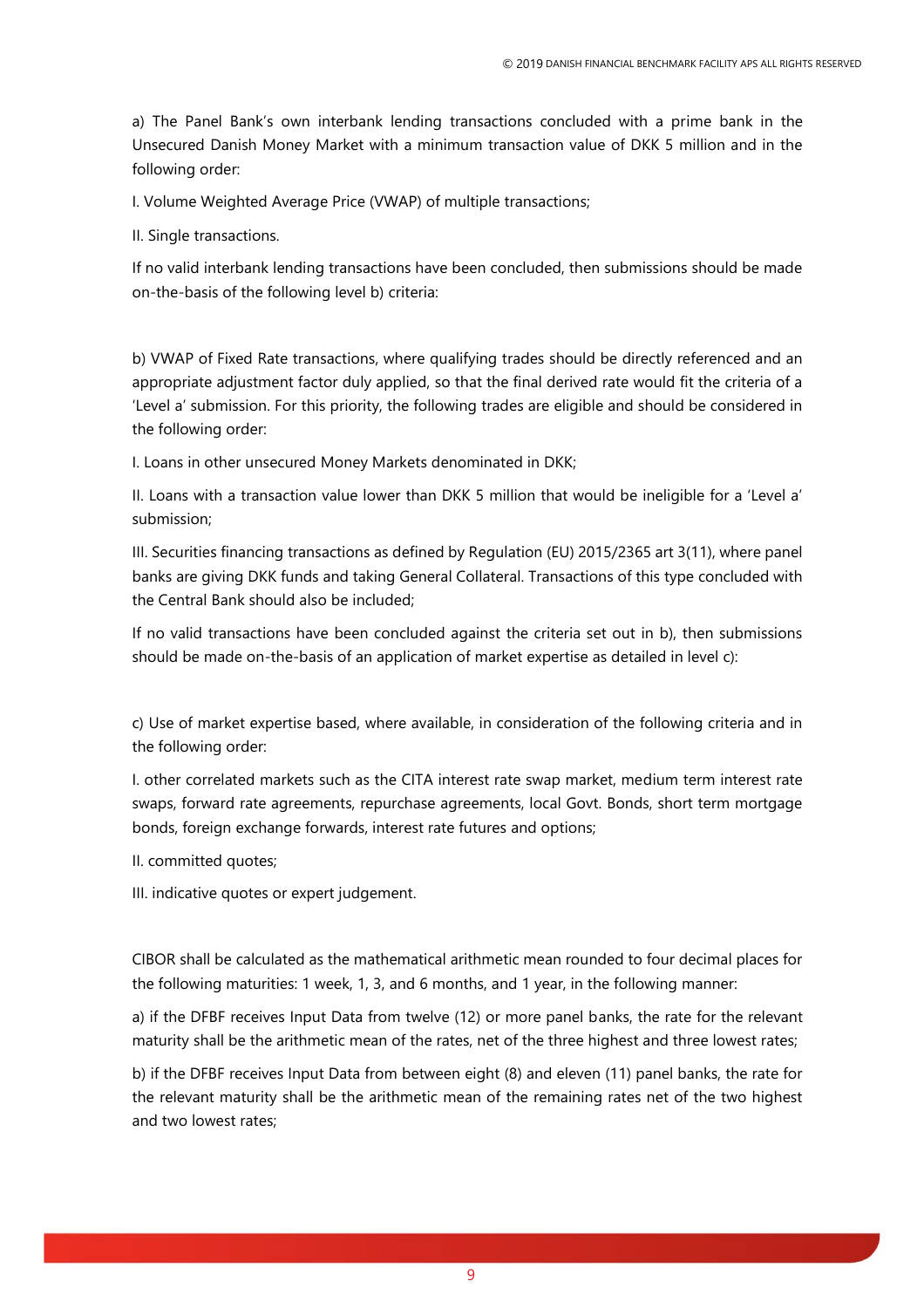c) if the DFBF receives Input Data from between four (4) and seven (7) panel banks, the rate for the relevant maturity shall be the arithmetic mean of the remaining rates net of the highest and lowest rate;

d) if the DFBF receives Input Data from less than four (4) panel banks, but greater than one panel bank, then the shortfall of one or two contributions will be replaced by using the previous day's CIBOR rates once or twice respectively, adjusted with the net change in CITA fixing for the corresponding maturity.

e) If the DFBF receives Input Data from only one panel or zero (0) banks, then yesterday's aggregate benchmark rate will be published, adjusted for the net change in the corresponding maturity for CITA.

Once announced and published, the CIBOR rates shall be final subject to the Post Publication Redetermination policy.

This shall not rule out the possibility for the DFBF to publish a re-determined CIBOR rate before 3:00pm local time at the latest, having announced the intention to republish corrected CIBOR by 2:00pm local time.

In the event that the DFBF Business Continuity Plan is initiated the methodology applied for the calculation of CIBOR will be unchanged.

#### **Tom/Next**

Tom/Next is calculated by applying a fixed spread of 19 basis points to DESTR. DESTR, the fixed spread and Tom/Next are all published to 3 decimal places. DESTR is published each Danish banking day at 10:00am by the Danmarks Nationalbank. The DFBF calculates Tom/Next by applying the fixed spread to the published DESTR and publishing the calculated Tom/Next rate at 11:15am each Danish banking day.

#### **Adjustments to Input Data**

Panel Banks may adjust their Input Data to correctly reflect the Benchmark's definition, by application of the following criteria:

a) proximity of transactions to the time of provision of the Input Data and the impact of any market events between the time of the transactions and the time of the provision of the Input Data;

b) interpolation or extrapolation from transactions data;

c) adjustments to reflect changes in the credit standing of the Panel Banks and other market participants (e.g. to meet the definition of a "prime" bank)

d) if correlated market transactions are used in the determination of a submission, then the Panel Bank should apply a method of calculating their equivalence to the underlying market.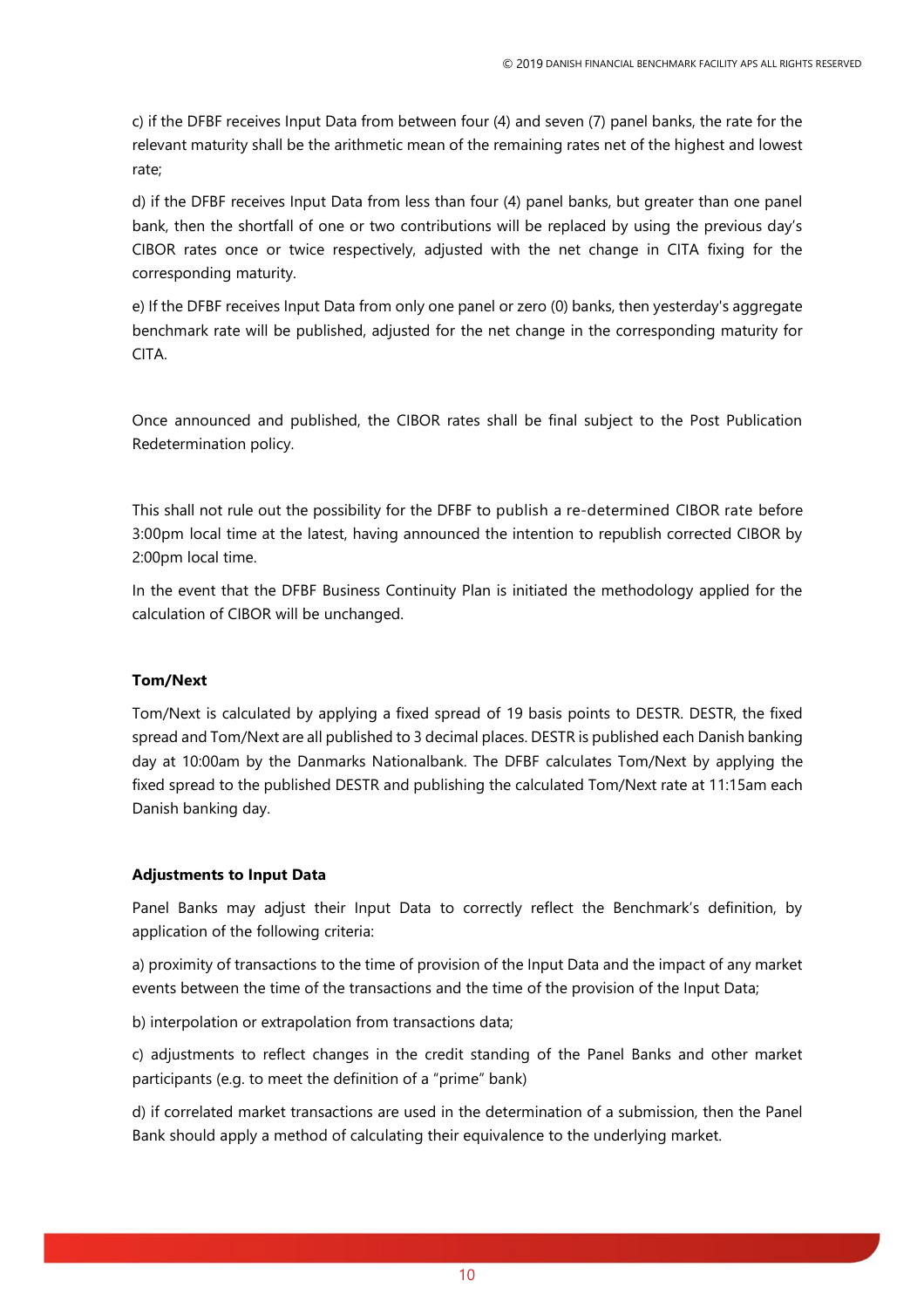## <span id="page-10-0"></span>9 Expert judgement

DFBF does not exercise any expert judgement or discretion in the determination of CIBOR and Tom/Next.

Rules which govern any exercise of expert judgement and ex-post evaluation process of any discretion of Panel Banks are described in the CIBOR Panel Bank Code of Conduct. Only adequately trained Submitters from Panel Banks may exercise an expert judgement in their contribution in circumstances described.

Panel Banks are required to establish policies on the use of discretion that specify at least the following:

- a. the circumstances in which it may exercise discretion
- b. the persons within the Panel Bank that are permitted to exercise discretion
- c. any internal controls that govern the exercise of the Panel Bank's discretion in accordance with its policies
- d. any persons within the Panel Bank that may evaluate ex-post the exercise of discretion

Where the contribution of input data relies on expert judgement, the policies of a Panel Bank in relation of the use of judgement or the exercise of discretion shall include:

- a. a framework for ensuring consistency between different submitters, and consistency over time, in relation to the use of judgement or the exercise of discretion
- b. identification of the information that can be used to support expert judgement or discretion, and of any information that should not be taken into account
- c. procedures for the systematic review of any use of expert judgement

Each Panel Bank is required to maintain records of the input data source that was considered for each contribution and any related exercise of discretion.

DFBF also carry out post publication analysis of all input data (including where discretion may have been applied) to identify suspicious or anomalous data and investigate further as appropriate.

### <span id="page-10-1"></span>10 Public consultation and material changes

The DFBF has developed procedures for the review of the Benchmarks methodology. In circumstances where a material review of the Benchmarks is being considered the DFBF will conduct a public consultation to gather feedback from key stakeholders, including users of the Benchmarks. Users will be advised that any proposed change or cessation of the benchmark(s) may have an impact on financial contracts and instruments that reference said benchmark(s) and/or the measurement of other related financial products.

The DFBF has developed a Consultation Policy, which describes the circumstances under which a consultation will be undertaken and the process applicable for the conduct of a consultation. The policy is a public document available on the DFBF website at www.dfbf.dk.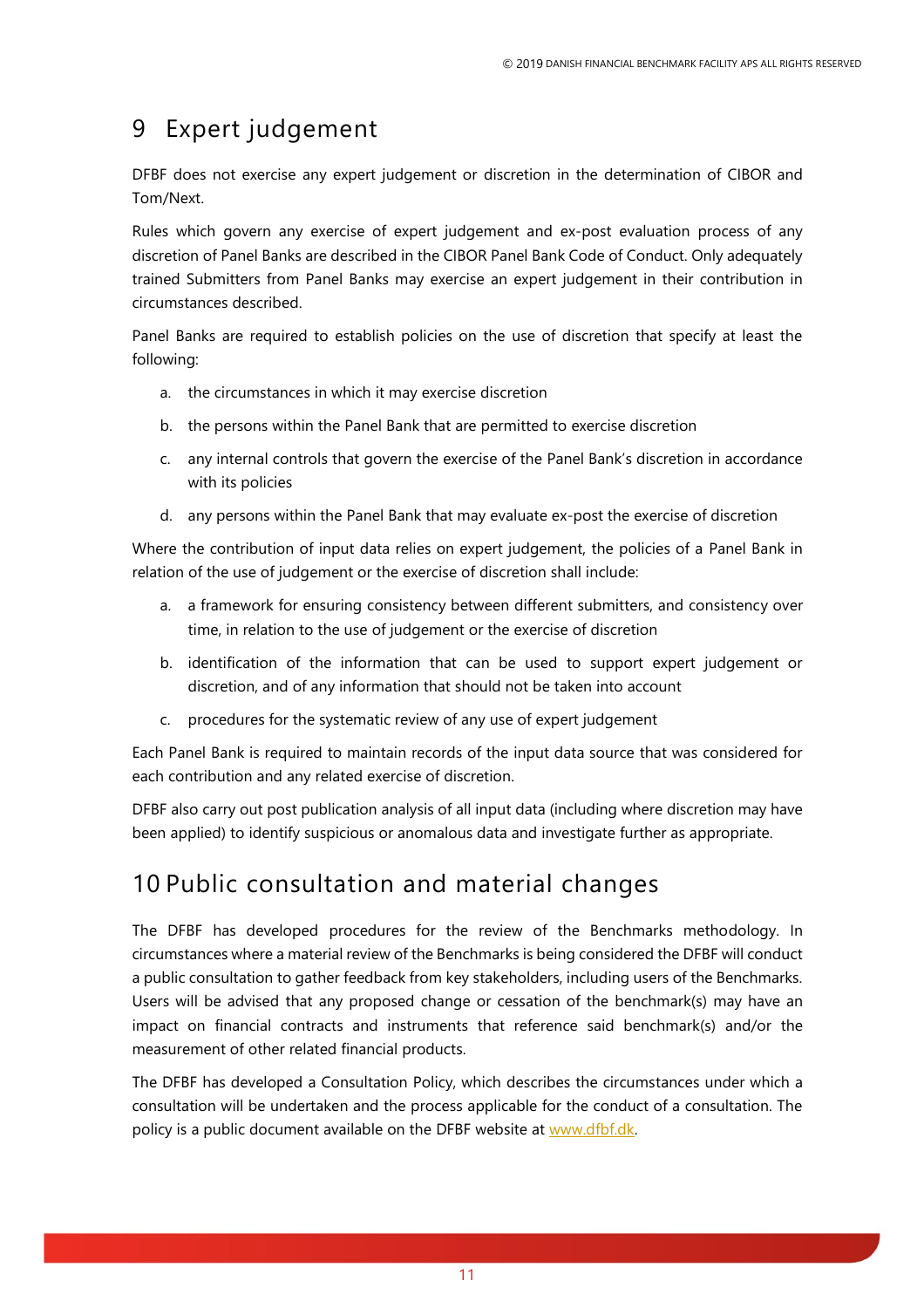# <span id="page-11-0"></span>11 Transition or the cessation of the Benchmarks

The Benchmarks have very few appropriate substitutes, and in the event it ceased to be provided or was to become no longer fully representative of the underlying market there may be degrees of adverse impact on market integrity and financial stability.

The DFBF has developed clear written policies and procedures to address the need for the possible transition or cessation of the Benchmarks, which could be the result of market structural change, product definition change, or any other condition which could make the Benchmarks no longer representative of the underlying market it measures. These policies and procedures are proportionate to the estimated breadth and depth of contracts and financial instruments that reference the Benchmarks and the economic and financial stability impact that might result from the cessation of the benchmark.

The DFBF has taken into account the views of stakeholders in determining what policies and procedures are appropriate for the Benchmarks.

## <span id="page-11-1"></span>12 Transition

The DFBF provides the Benchmarks to users on the basis that there are a number of factors that may affect the production of the benchmark, including factors outside the control of the DFBF. Users are made aware that, while the DFBF has developed business continuity plans and fall-back provisions for the production of the Benchmarks, they should have in place their own fall-back provisions in the case that there was a material change in the nature of the Benchmarks.

The DFBF Board is responsible for the DFBF Transition Policy and will take into consideration recommendations in regard to the policy or any actions associated with the policy, made by the DFBF Oversight Committee.

The DFBF Board will consider a number of issues in relation to this policy, including:

- Criteria for selection of credible alternate benchmarks
- Practicality of operating parallel benchmarks
- Procedures if no alternate benchmark is available
- Stakeholder engagement for any transition arrangements
- DFBF's inability for any reason to continue to operate as the administrator of the Benchmarks leading to the cessation of the benchmark.

## <span id="page-11-2"></span>13 Cessation

The DFBF Cessation Policy outlines the processes that the DFBF will undertake in the case that there is a requirement for the cessation of the Benchmarks in entirety or any individual tenor. The scope of the policy is only for the cessation of a tenor or the entire benchmark and does not include the transition to alternate benchmarks which is covered in the DFBF Transition Policy.

The key steps that the DFBF will undertake in regards to cessation of the Benchmarks are;

- Consult and assess
- Decision to cease calculation of the benchmark or an individual tenor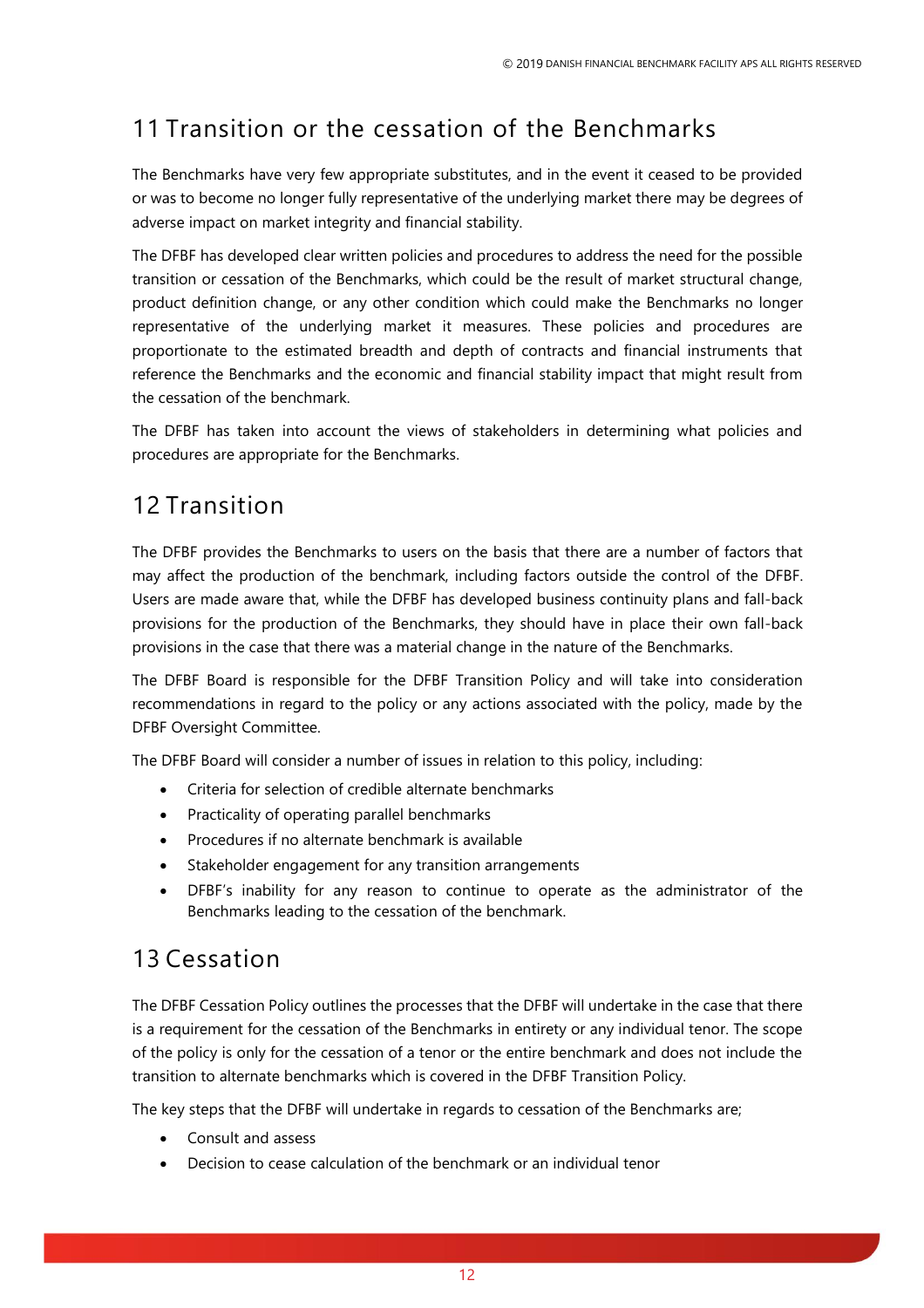- Inform users
- Implement a process of cessation

Potential reasons for discontinuation may include;

- Change in the underlying market that the Benchmarks represent
- Regulatory action
- Lack of demand for the benchmark generally by stakeholders
- Inability of the DFBF to produce the Benchmarks for commercial or logistical reasons i.e. inability to obtain sufficient input data from Panel Banks
- Cessation of the DFBF as an entity

Should the decision be taken to implement the cessation of the Benchmarks, or individual tenors, the DFBF will consider a range of factors prior to informing the market of a cessation. Consideration will be given to:

- Sufficient notice to stakeholders of the cessation date and the timing of the cessation
- Any transition measures that can be implemented
- Stakeholder engagement and the timing required for them to consider alternative options, modify documentation, seek legal and compliance advice and modify any materials referencing the Benchmarks
- Identification of alternate benchmarks and plans for migration

Once these issues have been considered, the DFBF will notify the market via press release, its website and other communication tools, including details of the cessation and any other information that would assist stakeholders to understand and take appropriate action.

The Transition and Cessation policies will be made available to stakeholders upon request to the DFBF.

### <span id="page-12-0"></span>14 Cessation of Tom/Next

In December 2021, following a public consultation, the DFBF announced that Tom/Next will cease to be offered on 1 January 2026.

## <span id="page-12-1"></span>15 Procedures for dealing with errors in input data to CIBOR

The Post Publication Re-Determination Policy details the procedures for reviewing a published rate in circumstances where DFBF personnel, Panel Bank employees or any end-user of CIBOR believes that a published rate may be materially incorrect. The policy is publicly available on the DFBF's website.

### <span id="page-12-2"></span>16 Updates to this benchmark statement

The DFBF will review and, where necessary, update this benchmark statement in the event of any changes to the information within it and at least every two years. An update will be provided whenever the information is no longer correct or sufficiently precise and at least where:

• there is a change in the classification of the Benchmarks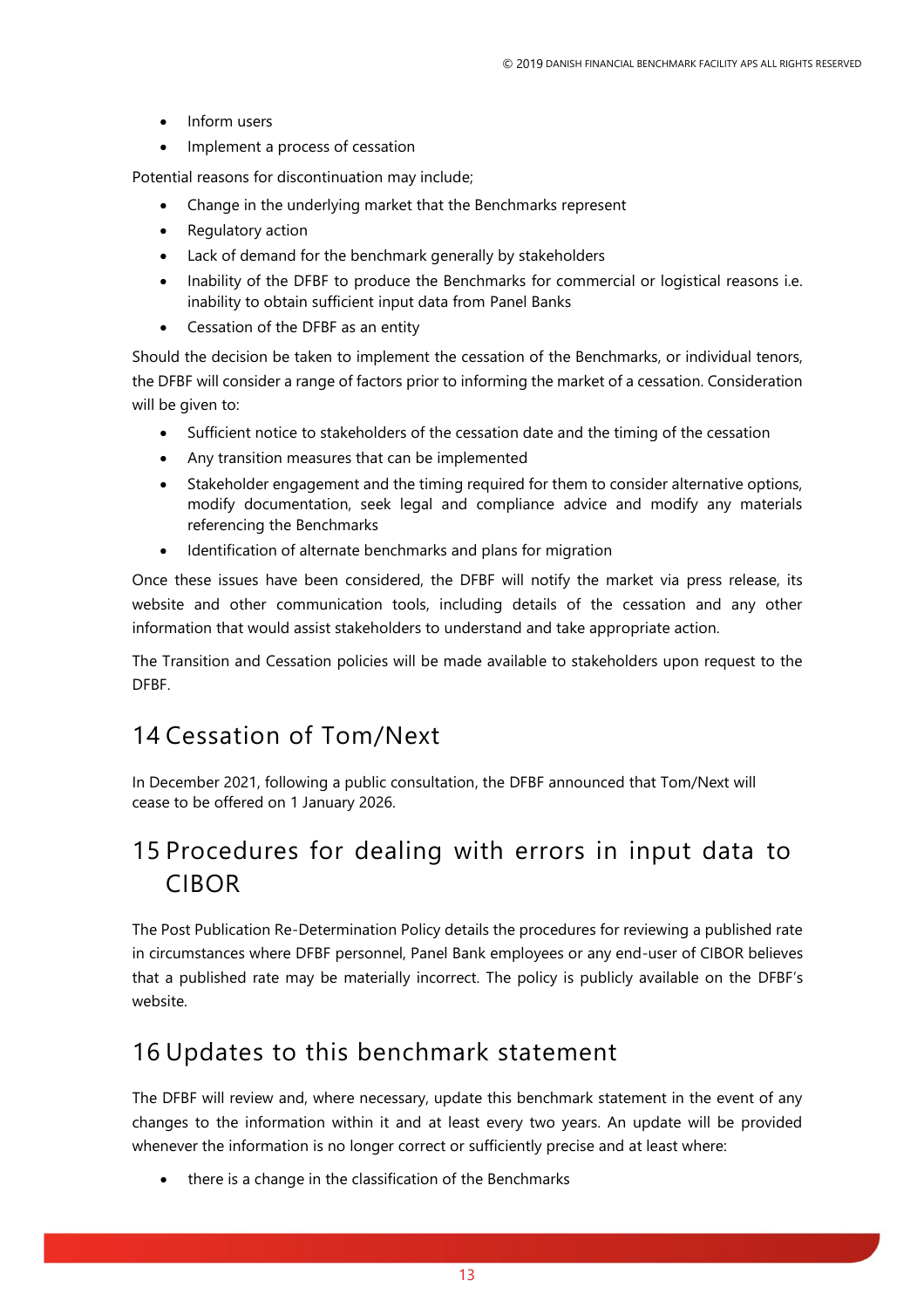• there is a material change in the methodology for determining the Benchmarks

The date of initial publication: 1 January 2020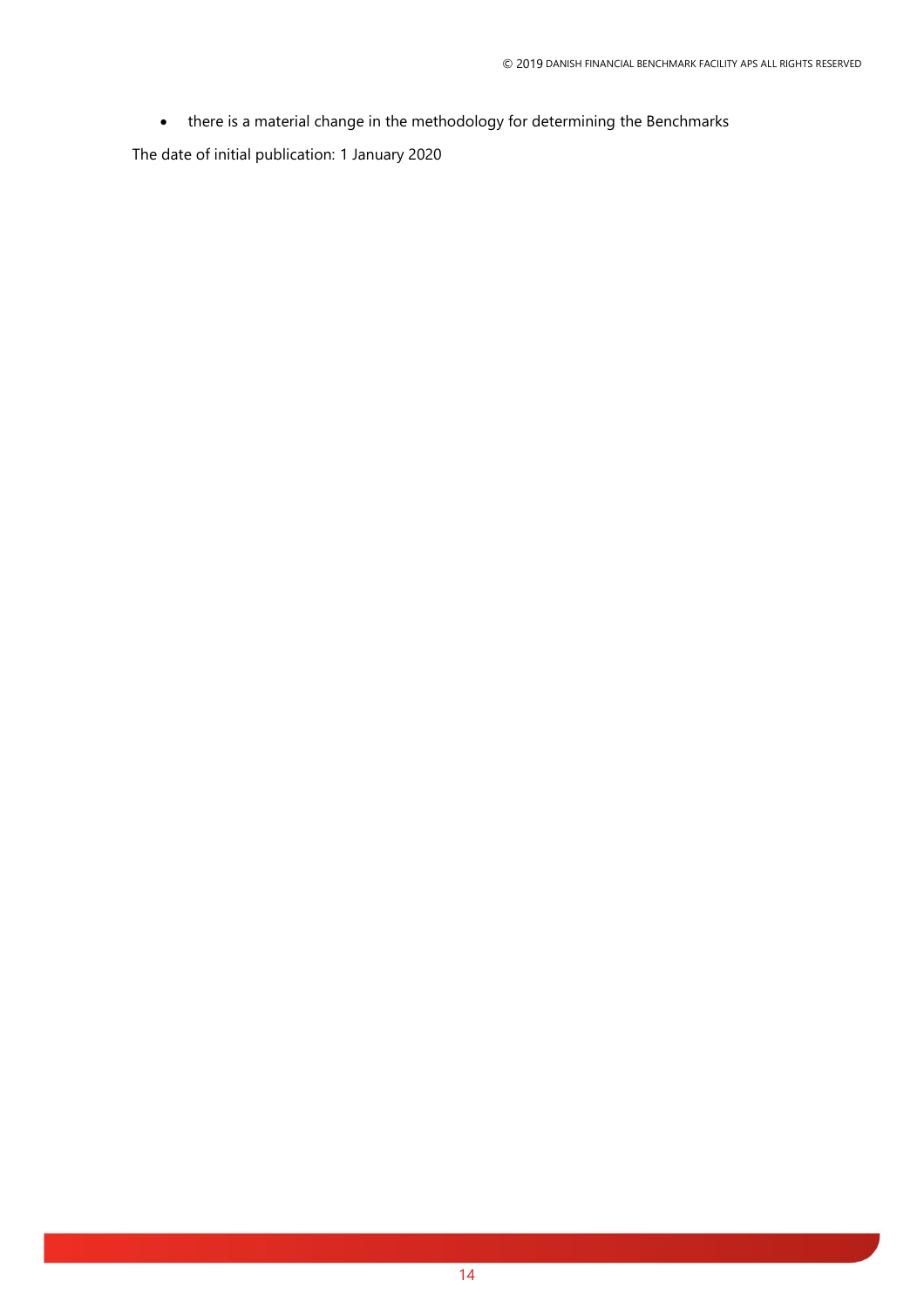# <span id="page-14-0"></span>17 Appendix 1 - The specific requirements of BMR Annex I for CIBOR and  $\mathsf{Tom}/\mathsf{Next}^1$ .

Under Annex I of Regulation (EU) 2016/1011 additional regulatory regime is applicable. The requirements and arrangements that have been put in place by DFBF to comply with it are as follows:

### <span id="page-14-1"></span>17.1 Accurate and sufficient data used in a hierarchy

BMR requires the input data contributed by Panel Banks to be accurate and sufficient and the priority of use of input data shall be as follows:

- I. a contributor's transactions in the underlying market that a benchmark intends to measure or, if not sufficient, its transactions in related markets
- II. a contributor's observations of third-party transactions in those markets
- III. committed quotes
- IV. indicative quotes or expert judgements

The DFBF has developed a calculation methodology and hierarchy of inputs for CIBOR. In the case of the interest rate benchmark CIBOR there is a "waterfall" hierarchy for submitting rates for the Panel Banks, which states the priority of use of input data that shall be followed. Panel Banks are required to abide by these rules under the DFBF CIBOR Panel Bank Code of Conduct.

### <span id="page-14-2"></span>17.2 An independent oversight committee

BMR states the following requirements for the oversight function of an interest rate benchmark:

- I. the administrator of an interest rate benchmark shall have in place an independent oversight committee. Details of the membership of that committee shall be made public, along with any declarations of any conflict of interest and the processes for election or nomination of its members
- II. the oversight committee shall hold no less than one meeting every four months and shall keep minutes of each such meeting
- III. the oversight committee shall operate with integrity and shall have all of the responsibilities provided for in Article 5(3) of BMR

The DFBF has established an oversight committee known as the DFBF Oversight Committee. The Committee meets at a minimum quarterly with redacted minutes available on the DFBF's website. The Committee has the primary governance oversight of the methodology, determination and dissemination of the Benchmark. The Committee's purpose is to support the integrity, accuracy and reliability of the Benchmark to the benefit of all users of the benchmark and reliant market participants. It achieves this through regular meetings to review, endorse or challenge decisions of the DFBF Board that impact the Benchmark.

 $<sup>1</sup>$  As Tom/Next has no contributing Panel Banks, sections 17.1 and 17.4 do not apply</sup>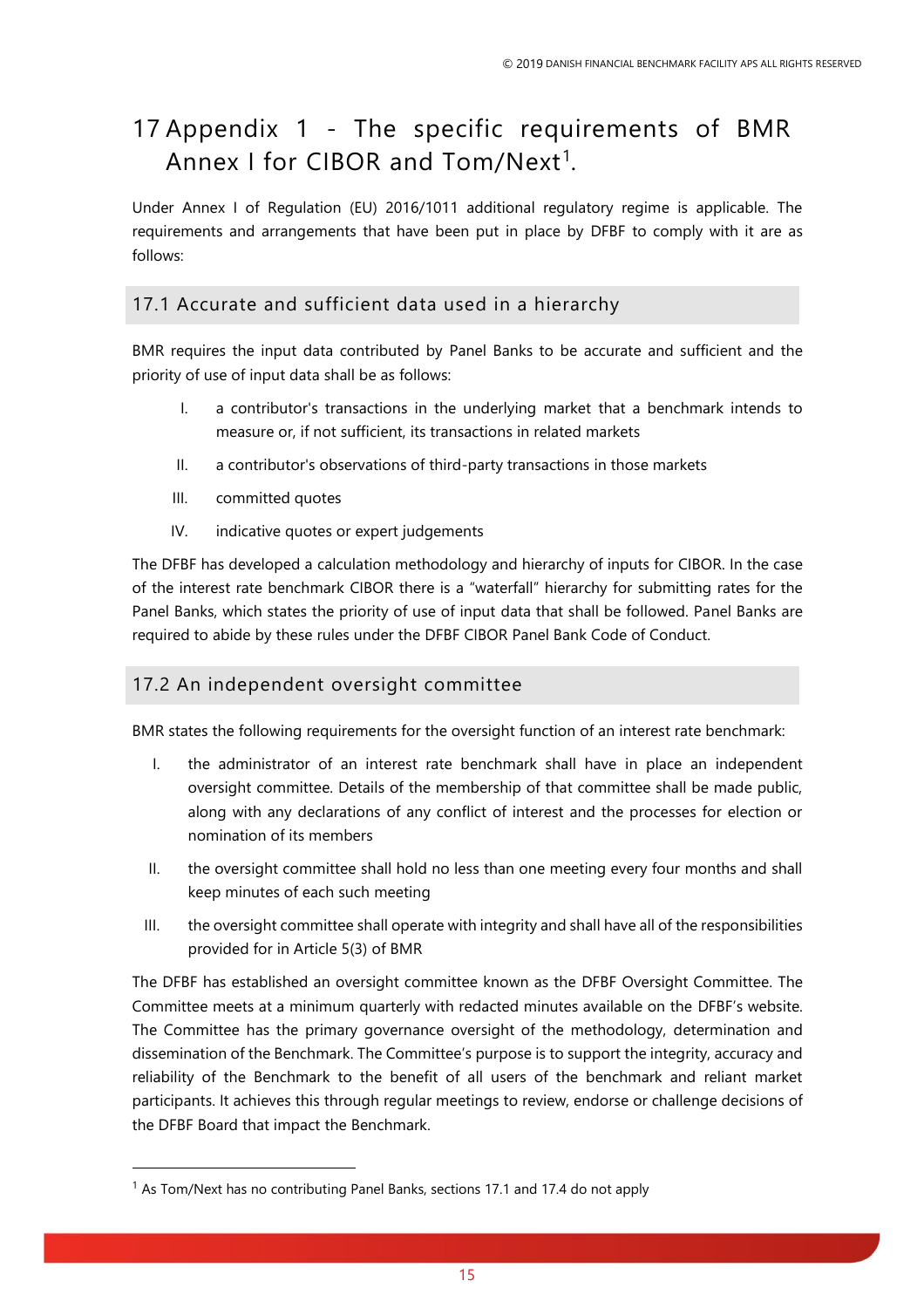Details of the membership of the DFBF Oversight Committee, along with any declarations of any conflict of interest are published on the DFBF website [\(www.dfbf.dk\)](http://www.dfbf.dk/)

The responsibilities of the Committee and the processes of membership nomination are described in the DFBF Oversight Committee Terms of Reference document published on the DFBF website [\(www.dfbf.dk\)](http://www.dfbf.dk/)

### <span id="page-15-0"></span>17.3 An independent external audit of compliance with the benchmark methodology and BMR

The DFBF confirms that an external audit to review and report on DFBF's compliance with the benchmark methodology and BMR was carried out consistent to BMR as stated in the CIBOR Panel Bank Code of Conduct. The first external audit was carried out six months after the introduction of the CIBOR Panel Bank Code of Conduct and subsequently will be carried out every two years.

The DFBF Oversight Committee may require an external audit of a Panel Bank if dissatisfied with any aspects of its conduct. The audit will be conducted within three months of such a request being made and the Panel Bank will provide all necessary assistance in regard to these enquiries as required by the Panel Bank Code of Conduct.

### <span id="page-15-1"></span>17.4 Contributor systems and controls

Under the Annex I of BMR, a contributor's systems and controls shall include following:

- I. an outline of responsibilities within each firm, including internal reporting lines and accountability, including the location of submitters and managers and the names of relevant individuals and alternates
- II. internal procedures for sign-off of contributions of input data
- III. disciplinary procedures in respect of attempts to manipulate, or any failure to report, actual or attempted manipulation by parties external to the contribution process
- IV. effective conflicts of interest management procedures and communication controls, both within contributors and between contributors and other third parties, to avoid any inappropriate external influence over those responsible for submitting rates. Submitters shall work in locations physically separated from interest rate derivatives traders;
- V. effective procedures to prevent or control the exchange of information between persons engaged in activities involving a risk of conflict of interest where the exchange of that information may affect the benchmark data contributed
- VI. rules to avoid collusion among contributors, and between contributors and the benchmark administrators
- VII. measures to prevent, or limit, any person from exercising inappropriate influence over the way in which persons involved in the provision of input data carries out those activities
- VIII. the removal of any direct link between the remuneration of employees involved in the provision of input data and the remuneration of, or revenues generated by, persons